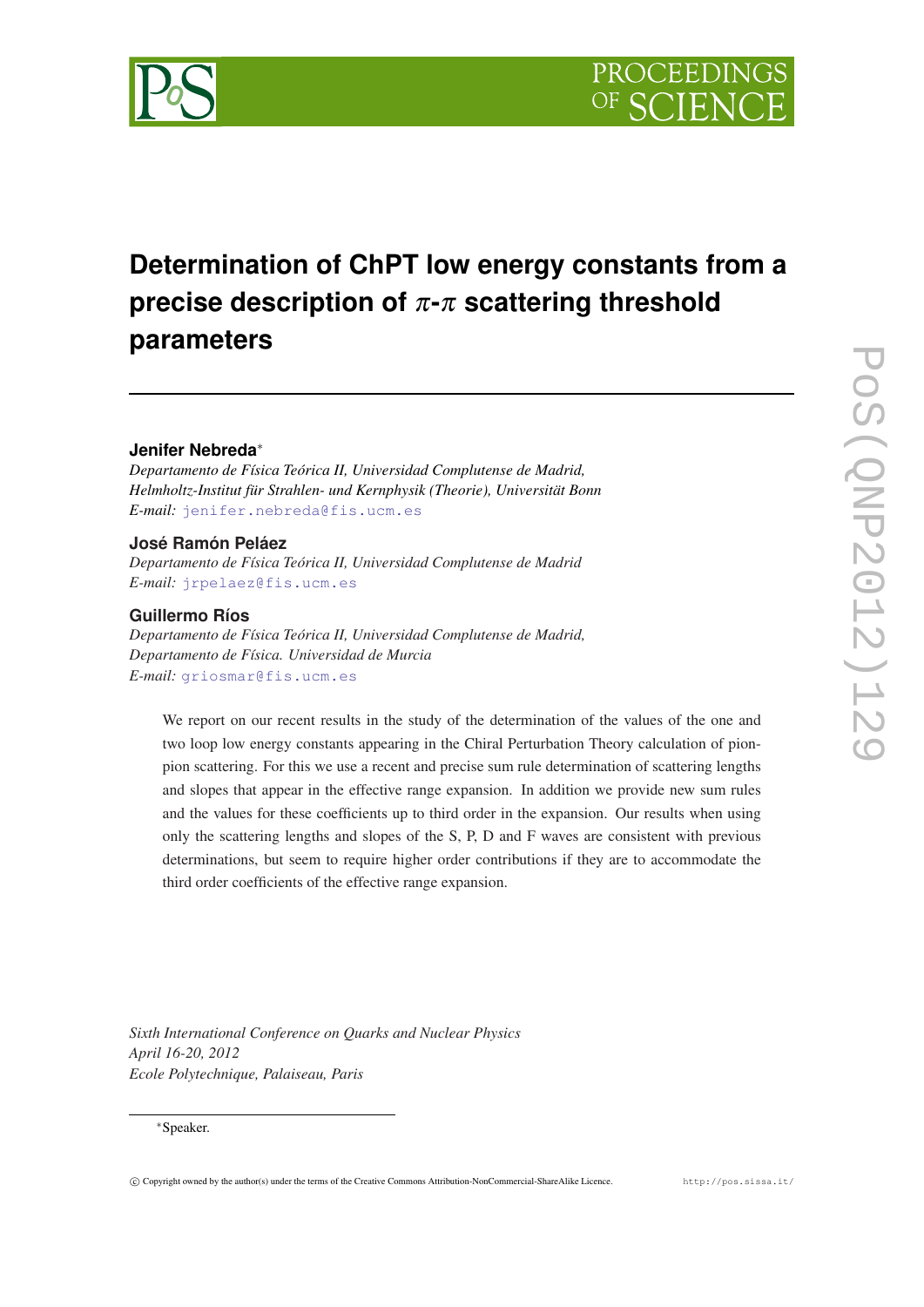#### 1. Introduction

As is well known, the strong interactions at very low energy can be studied using an effective theory for QCD for which the degrees of freedom are not the quarks and gluons, but the Goldstone bosons of the spontaneous *SU*(2) chiral symmetry breaking, the pions. This theory is known as Chiral Perturbation Theory (ChPT) [[1](#page-5-0), [2](#page-5-0)] and is built as the most general low energy expansion in powers of the pion mass and momenta that is compatible with the symmetry constraints of QCD. The details of the underlying dynamics are encoded in a set of low energy constants (LECs), which multiply the independent terms that appear in the Lagrangian. All loop divergences appearing in a calculation up to a given order can be reabsorbed by renormalization of the LECs up to that order. In this way calculations are rendered finite and scale independent to any given order of the expansion.

Only certain combinations of LECs appear in  $\pi\pi$  scattering up to a given order. To leading order  $O(p^2)$  there are no LECs. To next to leading order (NLO), or  $O(p^4)$ , which corresponds to a one-loop calculation, only four LECs, called  $l_1$ ,  $l_2$ ,  $l_3$  and  $l_4$  appear in the amplitude. To next to next to leading order (NNLO), or  $O(p^6)$ , six possible independent terms appear [[3](#page-5-0)] multiplied by six constants,  $\bar{b}_i$  with  $i = 1...6$ , which can be reexpanded in powers of the pion mass in terms of the four one-loop  $l_k$  and six new NNLO LECs, denoted by  $r_i$  [[4](#page-5-0)].

Concerning the  $O(p^4)$  LECs, we refer the reader to [[5](#page-5-0)] for a recent compilation of lattice QCD and to [\[6](#page-5-0)] for some other estimates from quark-model-like calculations. It is worth noticing that the bulk of their values can be explained by the effect of integrating out heavier resonances and, actually, seems to be mainly saturated by the vector multiplets [[7](#page-5-0)]. Some estimates from resonance saturation have also been obtained for the  $O(p^6)$  parameters [[4](#page-5-0)]. However, since perturbative QCD cannot be applied at very low energies, it is particularly difficult to obtain the values of these LECs from first principles and, with few exceptions, the LECs have been determined best from the comparison with experiment [\[2,](#page-5-0) [8,](#page-5-0) [9,](#page-5-0) [10](#page-5-0)].

In our work [\[11\]](#page-5-0), which we report here, we use a very recent dispersive analysis of data in [[12\]](#page-5-0), which includes the latest very precise and reliable results on  $K_{e4}$  decays from the NA48/2 collaboration [[13\]](#page-5-0), in order to determine the values of the  $O(p^4)$  and  $O(p^6)$  LECs that appear in the  $\pi\pi$  scattering amplitude. We will obtain the LECs from fits to the coefficients of the momentum expansion of the amplitude around threshold, usually known as the effective range expansion. The coefficients of this expansion, even up to third order, are also becoming reachable for lattice calculations, although still only limited to the highest isospin channels [\[14](#page-5-0)].

#### 2. Threshold parameters

#### 2.1 Notation

The amplitude for  $\pi \pi$  scattering is customarily decomposed in terms of partial waves  $t_{\ell}^I$ , of definite isospin *I* and angular momentum  $\ell$ :  $t_{\ell}^{I}(s) = \frac{1}{64\pi} \int_{-1}^{1} T^{I}(s, t, u) P_{\ell}(\cos \theta) d(\cos \theta)$ ,  $\theta$  being the scattering angle,  $P_\ell$  the Legendre polynomials,  $s, t, u$  the usual Mandelstam variables and *T* the amplitude. With this normalization, the effective range expansion can be written as:

$$
\frac{1}{M_{\pi}} \text{Re} t_{\ell}^{I}(s) = p^{2\ell} \left( a_{\ell I} + b_{\ell I} p^{2} + \frac{1}{2} c_{\ell I} p^{4} + \dots \right), \tag{2.1}
$$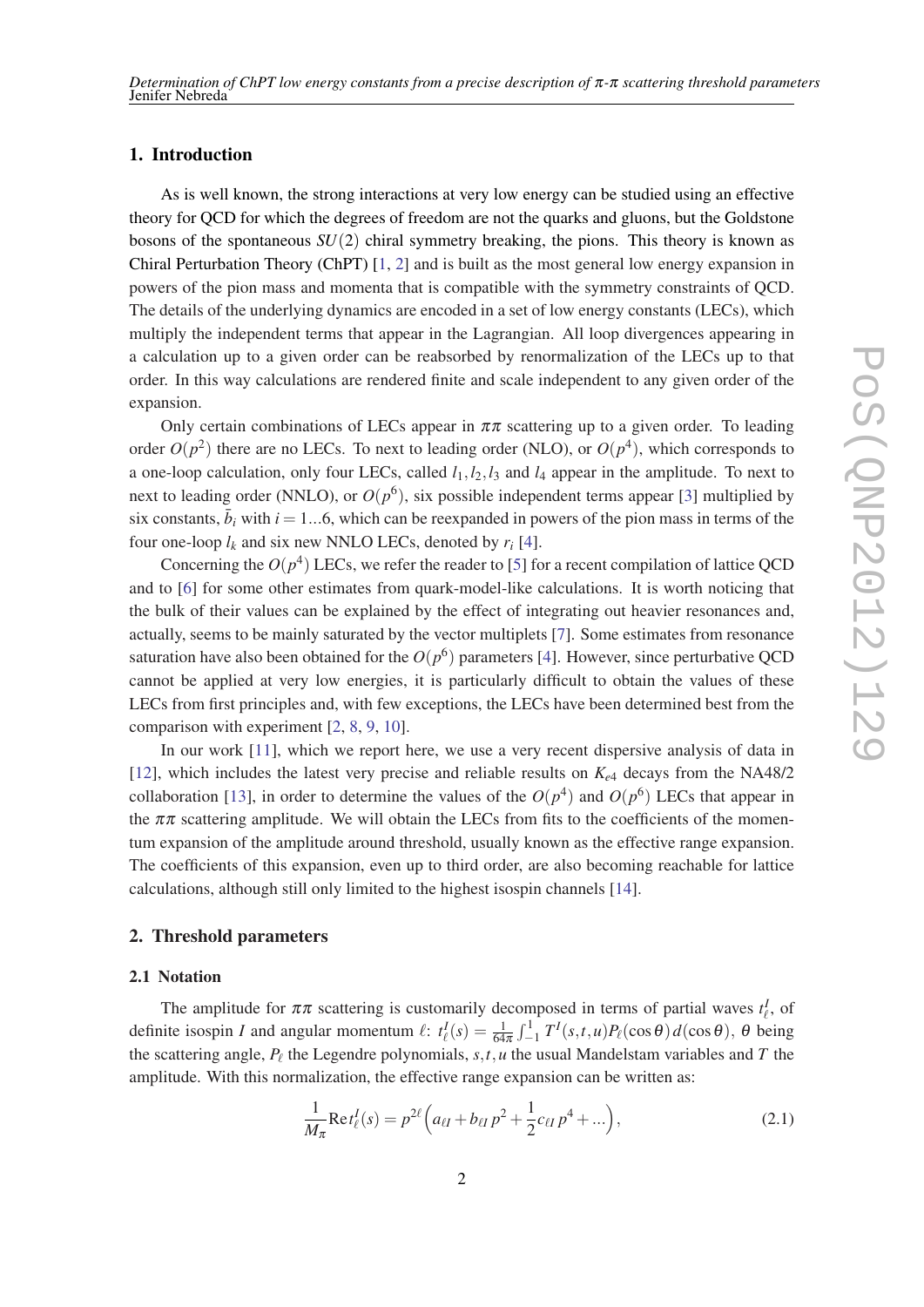where the  $a_{\ell\ell}$  are usually called scattering lengths, the  $b_{\ell\ell}$  slope parameters, the  $c_{\ell\ell}$  shape parameters, and all of them, generically, threshold parameters.

#### 2.2 Threshold parameters from sum rules

For the experimental determination of the threshold parameters we use the parametrizations of [[12\]](#page-5-0), which were obtained by highly constraining the data fits to satisfy three sets of dispersion relations within uncertainties. In that work, the values of the *a* and *b* threshold parameters were provided for all the combinations of *I* and  $\ell$  allowed by Bose symmetry, up to  $\ell = 3$ . With the aim of minimizing the uncertainties, they were obtained from sum rules, with the only exception of the  $5a_{50} + 2a_{52}$  combination, which is orthogonal to the one appearing in the Olsson sum rule (note the spectroscopic notation, where the  $\ell = 0, 1, 2, 3...$  are called S,P,D,F... waves).

Those results provided us with 12 observables determined from experiment. Moreover, we provide the calculation of the third order coefficient *c* of the effective range expansion, which adds five more observables for the fit.

For the *c* parameters with  $\ell > 0$ , we use the Froissart-Gribov sum rules:

$$
c_{\ell l} = \frac{\sqrt{\pi} \Gamma(\ell+1)}{M_{\pi} \Gamma(\ell+3/2)} \int_{4M_{\pi}^2}^{\infty} ds \quad \left\{ \frac{16 \operatorname{Im} F^{l''}(s, 4M_{\pi}^2)}{(s - 4M_{\pi}^2)^2 s^{\ell+1}} - 8(\ell+1) \frac{\operatorname{Im} F^{l'}(s, 4M_{\pi}^2)}{(s - 4M_{\pi}^2)s^{\ell+2}} + \frac{\operatorname{Im} F^{l}(s, 4M_{\pi}^2)}{s^{\ell+3}} \frac{(\ell+2)^2 (\ell+1)}{(\ell+3/2)} \right\},
$$
(2.2)

where  $F^I(s,t) = T^I(s,t)/4\pi^2$  and the primes denote the derivative with respect to cos $\theta$ . This formula allow us to calculate the *c* parameters for the P, D0, D2 and F wave. For the S waves we provide two new sum rules, and one for *cP*, in order to reduce its error:

$$
c_{S2} = -6b_P - 10a_{D2} + \frac{8}{M_{\pi}} \int_{4M_{\pi}^2}^{\infty} ds \left\{ \frac{\text{Im} F^{0+}(s,0)}{s^3} + \frac{1}{(s - 4M_{\pi}^2)^{5/2}} \left[ \frac{\text{Im} F^{0+}(s,0)}{\sqrt{s - 4M_{\pi}^2}} - \frac{2M_{\pi}a_{S2}^2}{\pi} - \frac{s - 4M_{\pi}^2}{\pi} \left( \frac{M_{\pi}}{2} (2a_{S2}b_{S2} + a_{S2}^4) - \frac{a_{S2}^2}{4M_{\pi}} \right) \right] \right\},
$$
(2.3)

$$
c_{S0} = -2c_{S2} - 20a_{D2} - 10a_{D0} + \frac{12}{M_{\pi}} \int_{4M_{\pi}^2}^{\infty} ds \left\{ \frac{\text{Im} F^{00}(s,0)}{s^3} + \frac{1}{(s - 4M_{\pi}^2)^{5/2}} \left[ \frac{\text{Im} F^{00}(s,0)}{\sqrt{s - 4M_{\pi}^2}} \right] \right\}
$$
(2.4)  

$$
-\frac{4M_{\pi}(2a_{S2}^2 + a_{S0}^2)}{3\pi} - \frac{s - 4M_{\pi}^2}{3\pi} \left( M_{\pi} [2(2a_{S2}b_{S2} + a_{S2}^4) + 2a_{S0}b_{S0} + a_{S0}^4] - \frac{2a_{S2}^2 + a_{S0}^2}{2M_{\pi}} \right) \right\}
$$

$$
c_{P} = -\frac{14a_{F}}{3} + \frac{16}{3M_{\pi}} \int_{4M_{\pi}^{2}}^{\infty} ds \left\{ \frac{\text{Im} F^{I=0}(s,0)}{3s^{4}} - \frac{\text{Im} F^{I=1}(s,0)}{2s^{4}} - \frac{5\text{Im} F^{I=2}(s,0)}{6s^{4}} + \left[ \frac{\text{Im} F^{I=1}(s,0)}{(s-4M_{\pi}^{2})^{4}} - \frac{3a_{P}^{2}M_{\pi}}{4\pi(s-4M_{\pi}^{2})^{3/2}} \right] \right\},
$$
\n(2.5)

The derivation is similar to the sum rules obtained for  $b_p$ ,  $b_{s0}$  and  $b_{s2}$  in [\[15](#page-5-0)]. They correspond to the threshold limit, taken from above, of the second derivative of a forward dispersion relation for the  $F^{I=1}$ ,  $F^{0+}$  and  $F^{00}$  amplitudes, respectively. Let us recall that  $F^{0+} = F^{I=2}/2 + F^{I=1}/2$ whereas  $F^{00} = 2F^{I=2}/3 + F^{I=0}/3$ . For a list of the resulting values, we refer the reader to Table II of the original reference [[11\]](#page-5-0).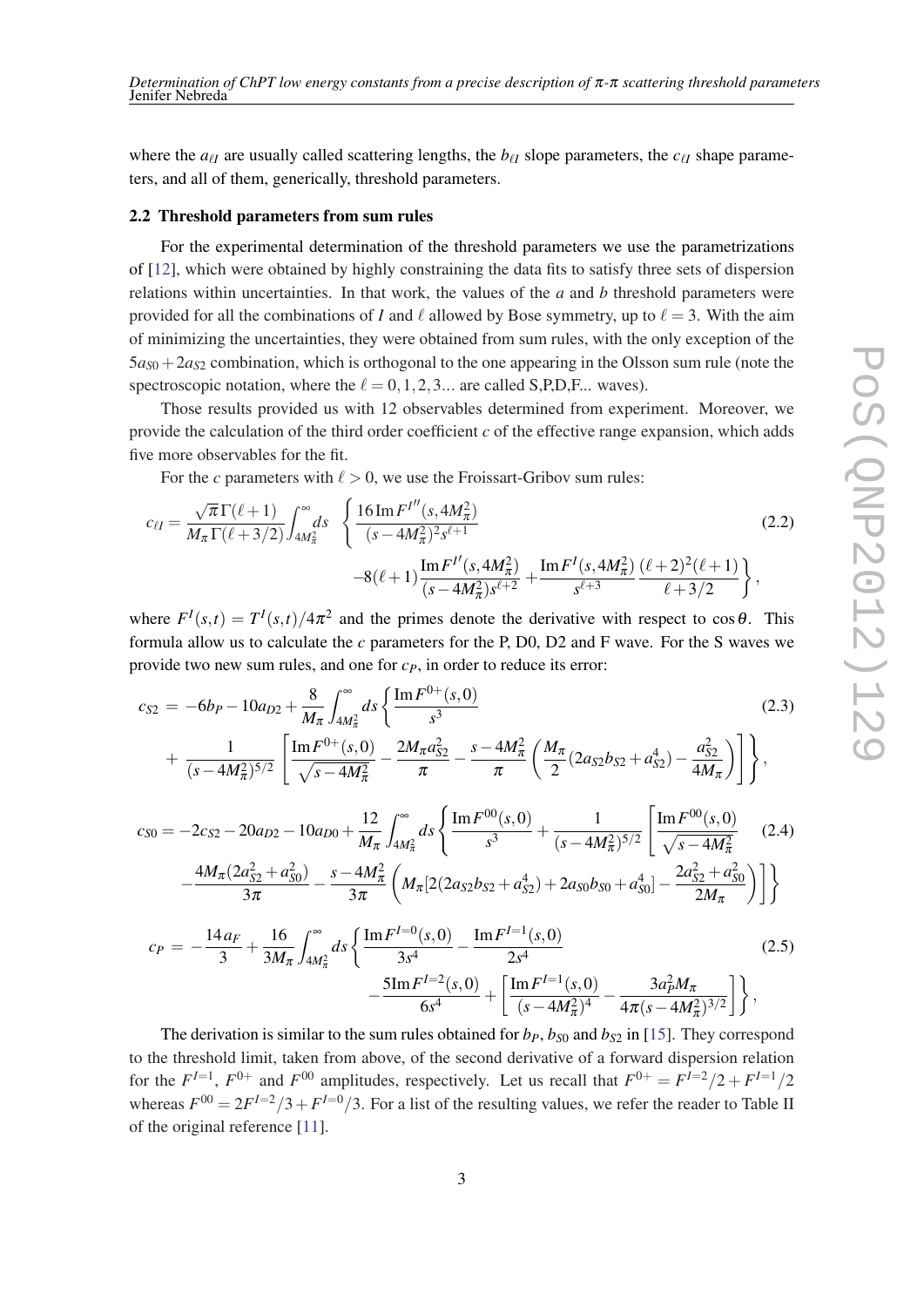| Fit to                                       | l <sub>1</sub>   | $l_2$           | $\overline{l}_3$ | $l_4$         | $\chi^2/d.o.f.$ |
|----------------------------------------------|------------------|-----------------|------------------|---------------|-----------------|
| $a_S, b_S, a_P$                              | $1.1 \pm 1.0$    | $5.1 \pm 0.7$   | $-1+8$           | $7.1 \pm 0.7$ | 0.23            |
| $a_D$                                        | $-1.75 \pm 0.22$ | $5.91 \pm 0.10$ |                  |               | $\theta$        |
| $c_S$                                        | $-2.4 \pm 0.9$   | $4.8 + 0.4$     |                  |               | 0               |
| $a_S, b_S, a_P, a_D, c_S, b_P$               | $-2.06\pm0.14$   | $5.97 \pm 0.07$ | $-5+8$           | $7.1 \pm 0.6$ | 7.9             |
| $a_S, b_S, a_P, a_D, c_S, b_P$ , using $f_0$ | $-1.06\pm0.11$   | $4.6 \pm 0.9$   | $0 + 6$          | $5.0 + 0.3$   | 7.06            |
| Estimate $O(p^4)$                            | $-1.5 \pm 0.5$   | $5.3 + 0.7$     | $-3+7$           | $6.0 + 1.2$   |                 |

Table 1:  $O(p^4)$  fits to different sets of threshold parameters containing polynomial  $O(p^4)$  contributions. We observe that a precise description of the observables is not possible at one loop. Anyway, we provide an estimate of how much one should enlarge the uncertainties of the LECs if, for simplicity, one still insists in using the one-loop formalism.

# 3.  $O(p^4)$  fits

We start by fitting the threshold parameters using the one-loop ChPT amplitudes, which will help us check the stability of the LECs values and the need for higher order counterterms.

Let us recall that to  $O(p^4)$  only four LECs appear in  $\pi\pi$  scattering, customarily denoted by  $\bar{l}_1,...,\bar{l}_4$ , which are basically the  $l_i^r(\mu)$  at the  $\mu = M_\pi$  scale and normalized so that they have values of order one [[2](#page-5-0)]. Note, however, that  $\bar{l}_3$  and  $\bar{l}_4$  only appear through the quark mass dependence of  $M_{\pi}$  and  $f_{\pi}$ , respectively, and therefore we cannot expect much sensitivity to these two parameters from fits to the coefficients of the momentum expansion of amplitudes.

In addition, since the LECs only appear in the polynomial part of the partial waves, which at one loop is of  $O(p^4)$ , only ten observables carry any dependence on the LECs:  $a_{S(0,2)}$ ,  $a_P$ ,  $b_{S(0,2)}$ ,  $b$ *P*,  $c$ <sub>*S*</sub>(0,2)</sub> and  $a$ <sub>*D*</sub>(0,2)</sub>. The rest of the coefficients multiply powers of the momentum higher than  $p^4$  and thus, do not receive a contribution from the  $O(p^4)$  LECs.

In Table 1 we show the results of our fits. First, we have fitted only the observables whose leading contribution is of  $O(p^2)$ , since these might be more stable under the higher order corrections. The fit comes out with relatively low  $\chi^2/d.o.f$ . Next we have presented a determination of  $\bar{l}_1$  and  $\bar{l}_2$ , which can be fixed from  $a_{D0}$  and  $a_{D2}$  alone. It is evident that the resulting values from those two fits are incompatible. The incompatibility is even worse when fitting simultaneously the ten observables that depend on  $\bar{l}_i$  to  $O(p^4)$ . Finally, the effect of higher order corrections has been studied by fitting to the one-loop amplitude but replacing  $f_{\pi}$  by  $f_0$  in the  $O(p^4)$  terms, since the two expressions only differ in higher order contributions. This we show in row 5 of Table 1. The  $\chi^2/d.o.f$  is somewhat lower, but the values of the LECs come out rather different from the previous calculation.

These results imply that, to the present level of precision, the one-loop ChPT formalism is not enough and calls for higher order corrections. If one still wants to use this simpler version instead of the full two-loop amplitude one can include the effect of higher orders into a systematic uncertainty of the LECs. We propose to take the weighted average of the two previous fits, including a systematic uncertainty to cover the LECs values of both fits. In Table IV of the original reference [[11\]](#page-5-0), we compare the resulting threshold parameters obtained using this averaged set with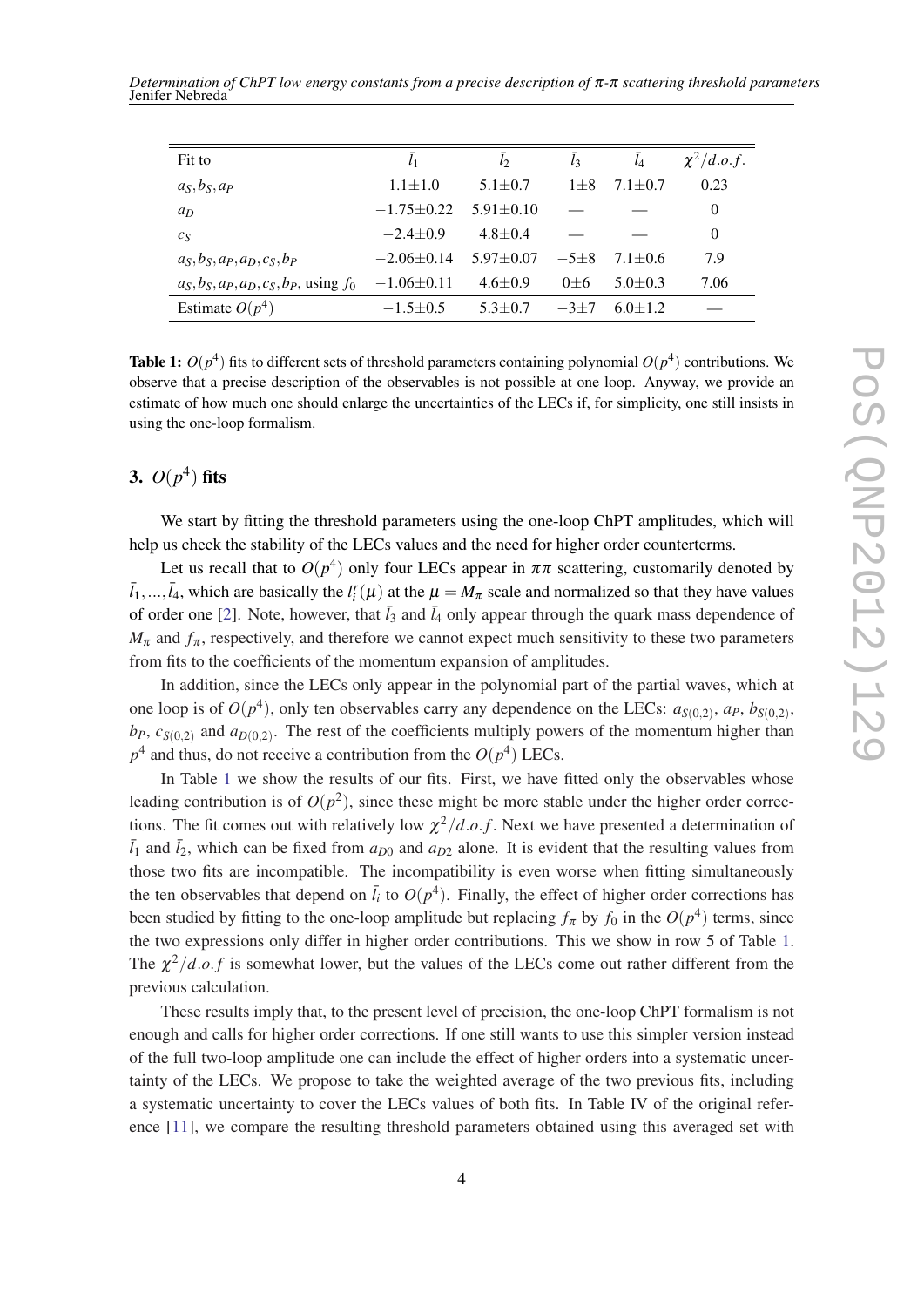the experimental values calculated as explained in the previous section. Thanks to the larger uncertainty, the threshold parameters obtained are compatible within errors with the experimental values, except for  $b_{50}$  and  $b_{P}$ , which differ by more than three and two standard deviations respectively.

# 4.  $O(p^6)$  fits

As already commented in the introduction, the two-loop  $\pi\pi$  scattering amplitudes can be recast in terms of six independent terms multiplied by their corresponding low energy constants  $\bar{b}_i$ . In turn, these  $\bar{b}_i$  can be rewritten in terms of the four  $O(p^4)$  LECs and six combinations  $r_i$  of the  $O(p^6)$  LECs. The difference between writing the amplitude in one way or the other is  $O(p^8)$ . However, despite increasing the number of parameters to ten, the  $O(p^6)$  amplitude still provides just six independent structures. As a consequence, the fits in terms of  $\bar{l}_i$  and  $r_i$  are much more unstable, and can even lead to spurious solutions. For this reason we focus on the fits in terms of  $\bar{b}_i$ , and refer to the appendix of the original reference [\[11](#page-5-0)] for a study of the  $\bar{l}_i$ ,  $r_i$  fits.

We first fit the ten threshold parameters used in the previous section because, having a non– zero  $O(p^4)$  polynomial contribution, we expect these to be more stable under higher order ChPT corrections. In the first row of Table [2](#page-5-0) we show the resulting  $\bar{b}_i$  for this fit, which describes fairly well the fitted observables with a  $\chi^2/d.o.f. = 1.2$ .

However, when fitting all 18 threshold parameters, we obtain somewhat different LECs (see the second row of Table [2](#page-5-0)) and the  $\chi^2/d.o.f.$  comes out rather poor. We have noticed that  $c_P$  alone contributes almost to one third of the total  $\chi^2$ . This might indicate that  $c_P$  receives important higher order contributions that are not being taken into account in the  $O(p^6)$  calculation. Once again we obtain a crude estimate of the size of higher order ChPT corrections, by changing  $f_{\pi}$  by  $f_0$  in the last term of the expansion. *c<sub>P</sub>* suffers indeed the largest change, by almost 80%.

Thus, we proceed to fit again all threshold parameters except *cP*. The result is shown in the third row of Table [2](#page-5-0). The fit quality improves sizably, but we still get a high  $\chi^2/d.o.f. = 2.9$ , which indicates that the two-loop calculation may not be enough to describe even the remaining threshold parameters with their current level of precision.

Again, we see the effect of higher order corrections by making a fit replacing  $f_\pi$  by  $f_0$  in the  $O(p^6)$  terms. We show the results in the fourth row of Table [2.](#page-5-0) Surprisingly, we now obtain a good  $\chi^2/d.o.f. = 1.0$  and all LECs are less than two standard deviations away from those obtained by fitting only the threshold parameters with an  $O(p^4)$  polynomial part. We conclude that, by excluding  $c<sub>P</sub>$ , the two-loop fit can give an acceptable description of the rest of threshold parameters.

For this reason, we have once more made a weighted average of the two fits (the one using  $f_{\pi}$ ) and the one using  $f_0$ ) adding systematic uncertainties to cover both sets. This we show in the fifth row of Table [2,](#page-5-0) where we can see that they are also quite compatible with previous determinations in the literature [\[10](#page-5-0)].

#### 5. Summary

We have reported a work  $[11]$  $[11]$  on the determination the low energy constants of  $SU(2)$  Chiral Perturbation Theory (ChPT) at one and two loops by fitting to the threshold parameters obtained